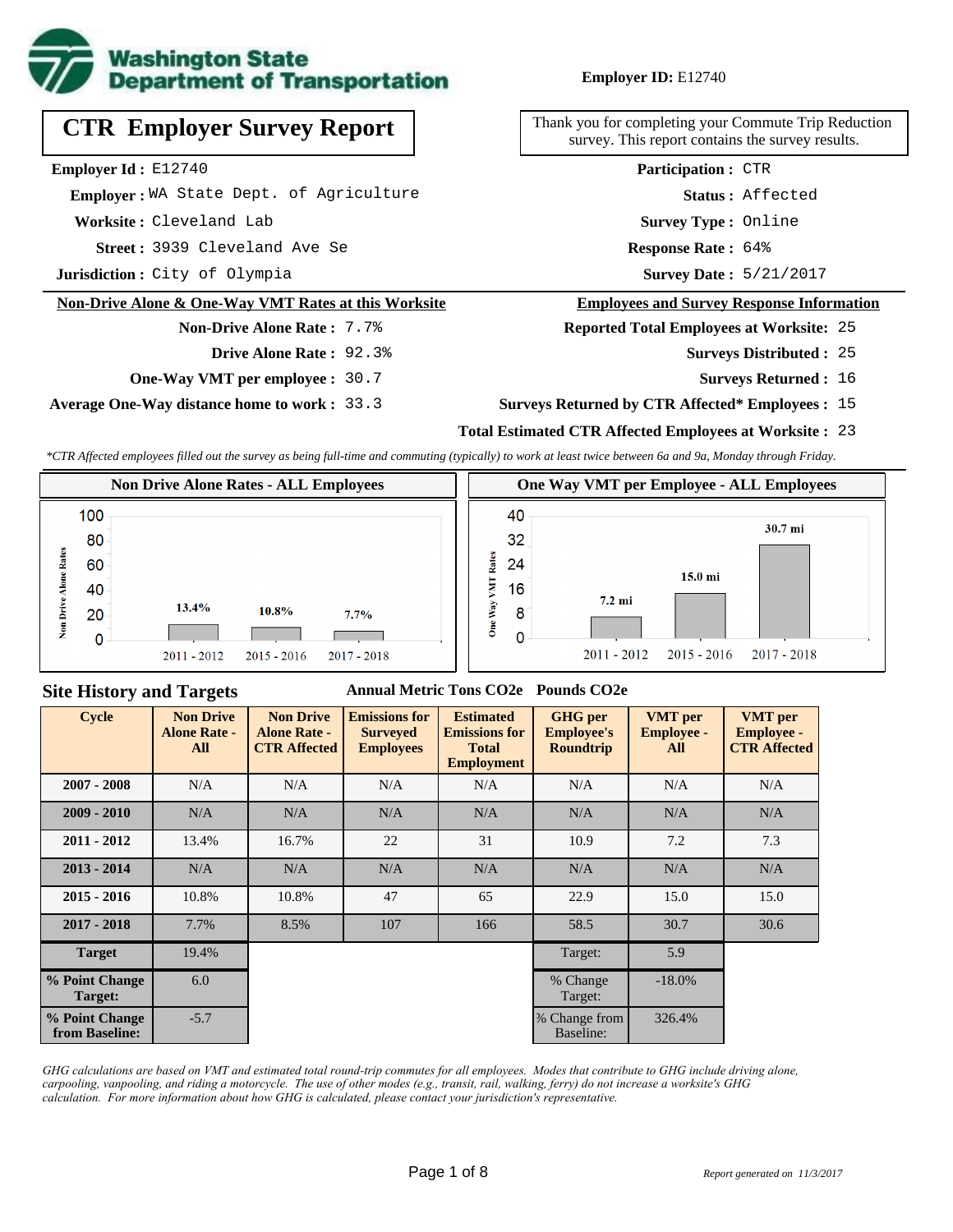

### **Commute Trips By Mode - All Employees**

**Q.4: Last week, what type of transportation did you use each day to commute TO your usual work location? (Mode used for the longest distance.)**



*\* Motorcycle-1 is now included in Drive Alone and Motorcycle-2 is included in Carpool. Information about these trips is still available by request.*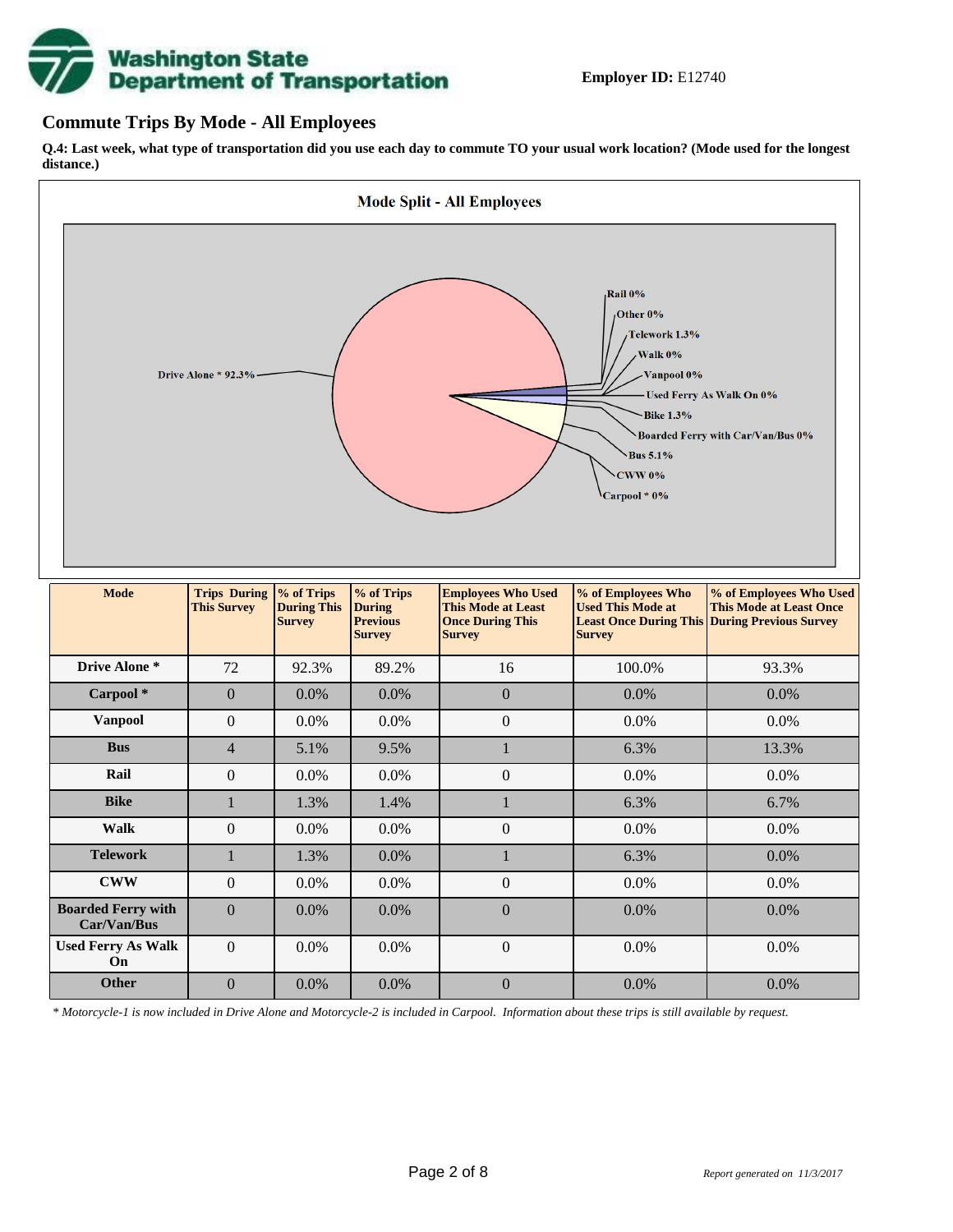

## **Commute Trips By Mode - Affected Employees**

**Q.4: Last week, what type of transportation did you use each day to commute TO your usual work location? (Mode used for the longest distance.)**



*\* Motorcycle-1 is now included in Drive Alone and Motorcycle-2 is included in Carpool. Information about these trips is still available by request.*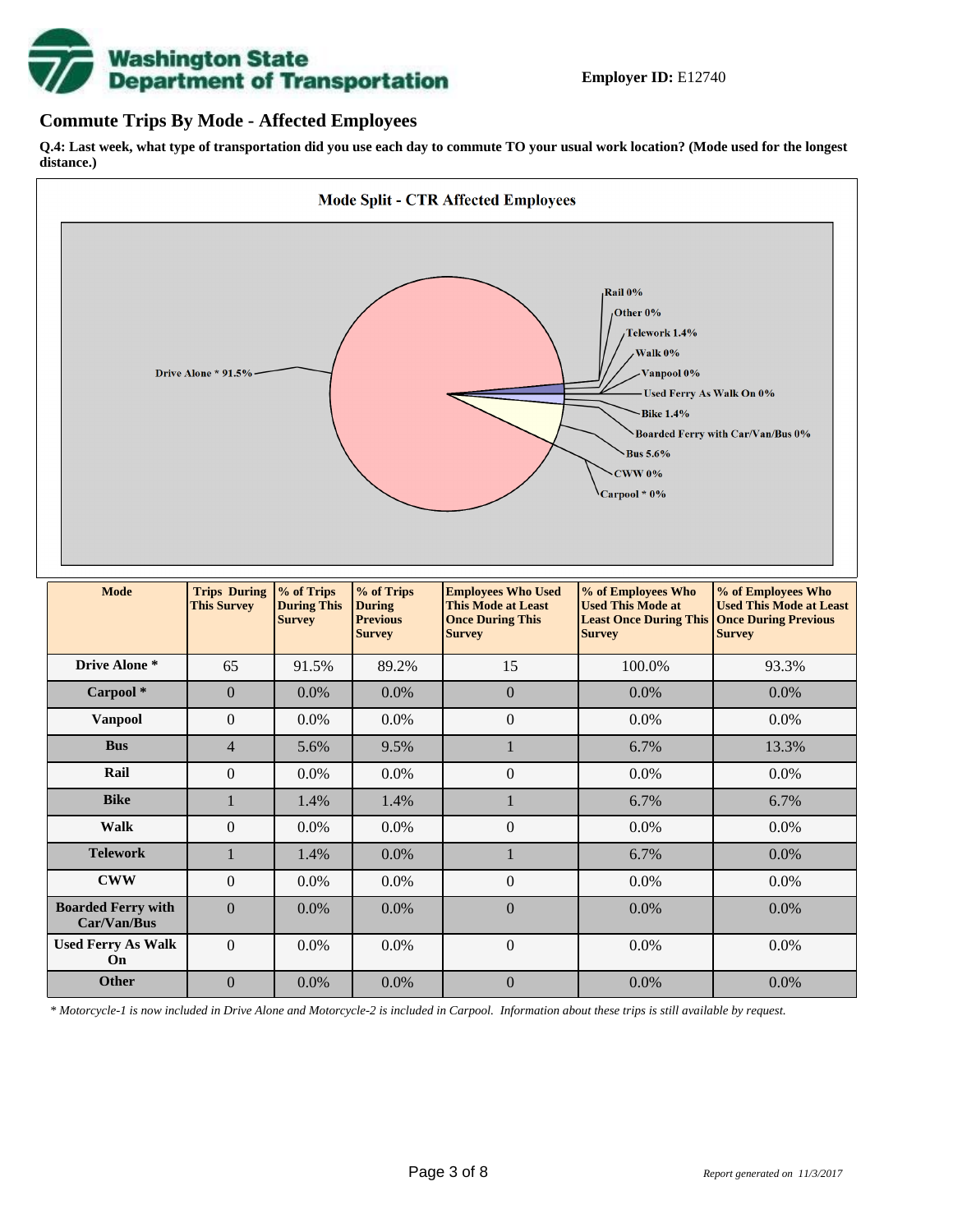

# **Alternative Modes - Number of Employees Who Used a Non-Drive Alone Mode:**

| <b>Non-Drive Alone</b><br><b>Number Of Days</b> | <b>Exactly this # of</b><br><b>Employees</b> | <b>Exactly this % of</b><br><b>Employees</b> | At least # of<br><b>Employees</b> | At least % of<br>employees |  |  |
|-------------------------------------------------|----------------------------------------------|----------------------------------------------|-----------------------------------|----------------------------|--|--|
| 0 Day                                           | 13                                           | 81%                                          | 16                                | 100%                       |  |  |
| 1 Days                                          | $\overline{2}$                               | 13%                                          | 3                                 | 19%                        |  |  |
| 2 Days                                          | $\overline{0}$                               | 0%                                           |                                   | 6%                         |  |  |
| 3 Days                                          | $\theta$                                     | 0%                                           |                                   | 6%                         |  |  |
| 4 Days                                          |                                              | 6%                                           |                                   | 6%                         |  |  |
| 5 Days                                          | $\overline{0}$                               | 0%                                           | $\Omega$                          | 0%                         |  |  |
| <b>6 or More Days</b>                           | 0                                            | 0%                                           | $\Omega$                          | 0%                         |  |  |

## **Count by Occupancy of Carpools and Vanpools**

**Q.4 If you used a carpool or vanpool as part of your commute, how many people (age 16 or older) are usually in the vehicle?**

| <b>Ridesharing Occupancy</b> | <b>Mode</b> | <b>Response Count</b> |
|------------------------------|-------------|-----------------------|
| $2*$                         | Carpool     | 0                     |
| 3                            | Carpool     | $\boldsymbol{0}$      |
| 4                            | Carpool     | $\boldsymbol{0}$      |
| 5                            | Carpool     | $\boldsymbol{0}$      |
| >5                           | Carpool     | $\overline{0}$        |
| $<$ 5                        | Vanpool     | $\overline{0}$        |
| 5                            | Vanpool     | $\boldsymbol{0}$      |
| 6                            | Vanpool     | $\boldsymbol{0}$      |
| 7                            | Vanpool     | $\boldsymbol{0}$      |
| 8                            | Vanpool     | $\boldsymbol{0}$      |
| 9                            | Vanpool     | $\boldsymbol{0}$      |
| 10                           | Vanpool     | $\overline{0}$        |
| 11                           | Vanpool     | $\overline{0}$        |
| 12                           | Vanpool     | $\boldsymbol{0}$      |
| 13                           | Vanpool     | $\boldsymbol{0}$      |
| 14                           | Vanpool     | $\overline{0}$        |
| >14                          | Vanpool     | $\boldsymbol{0}$      |

\* Motorcycle-2 counted with Carpool-2 for this table.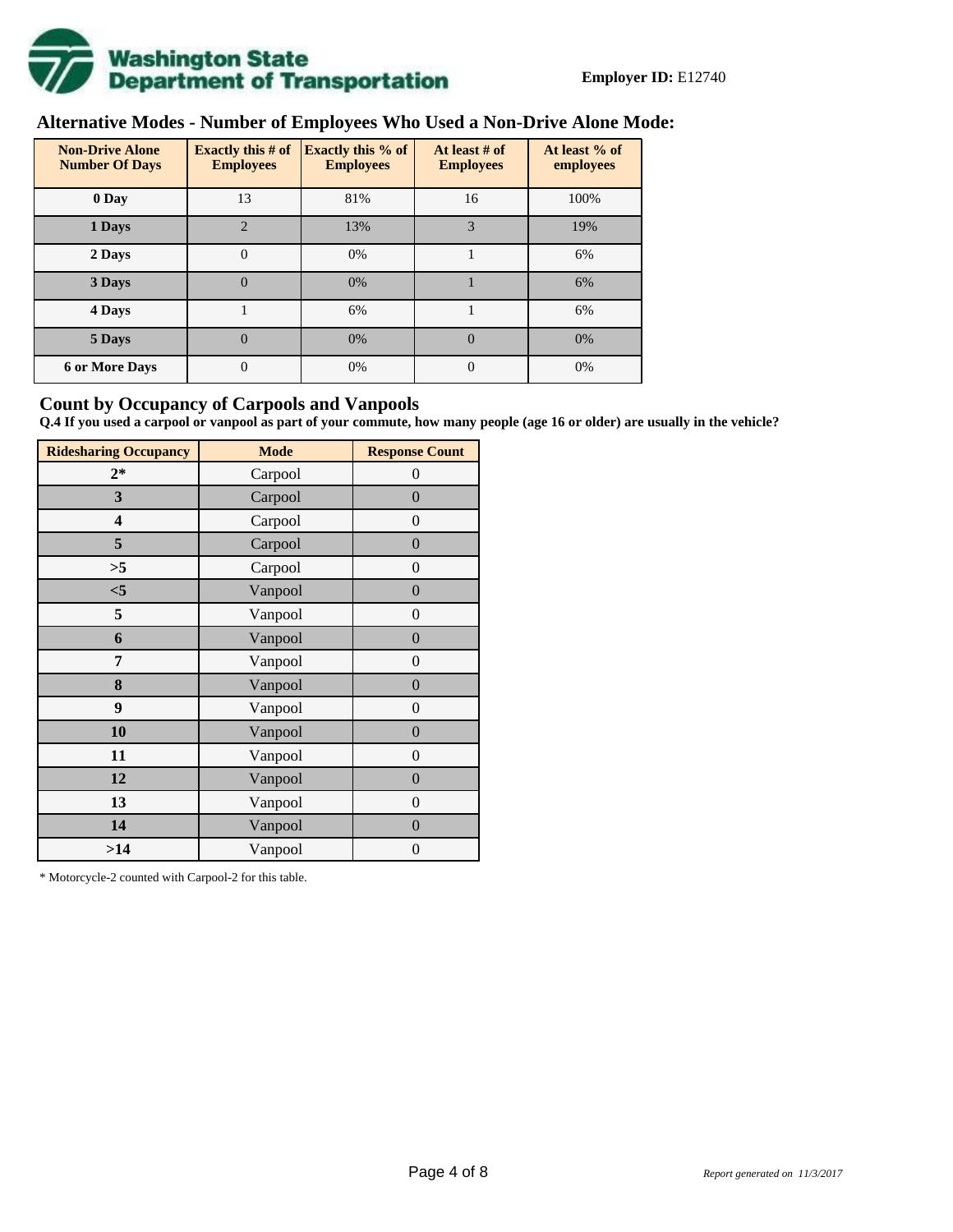

# **Reported Work Schedule - All Employees**

**Q.8 Which of the following best describes your work schedule?**

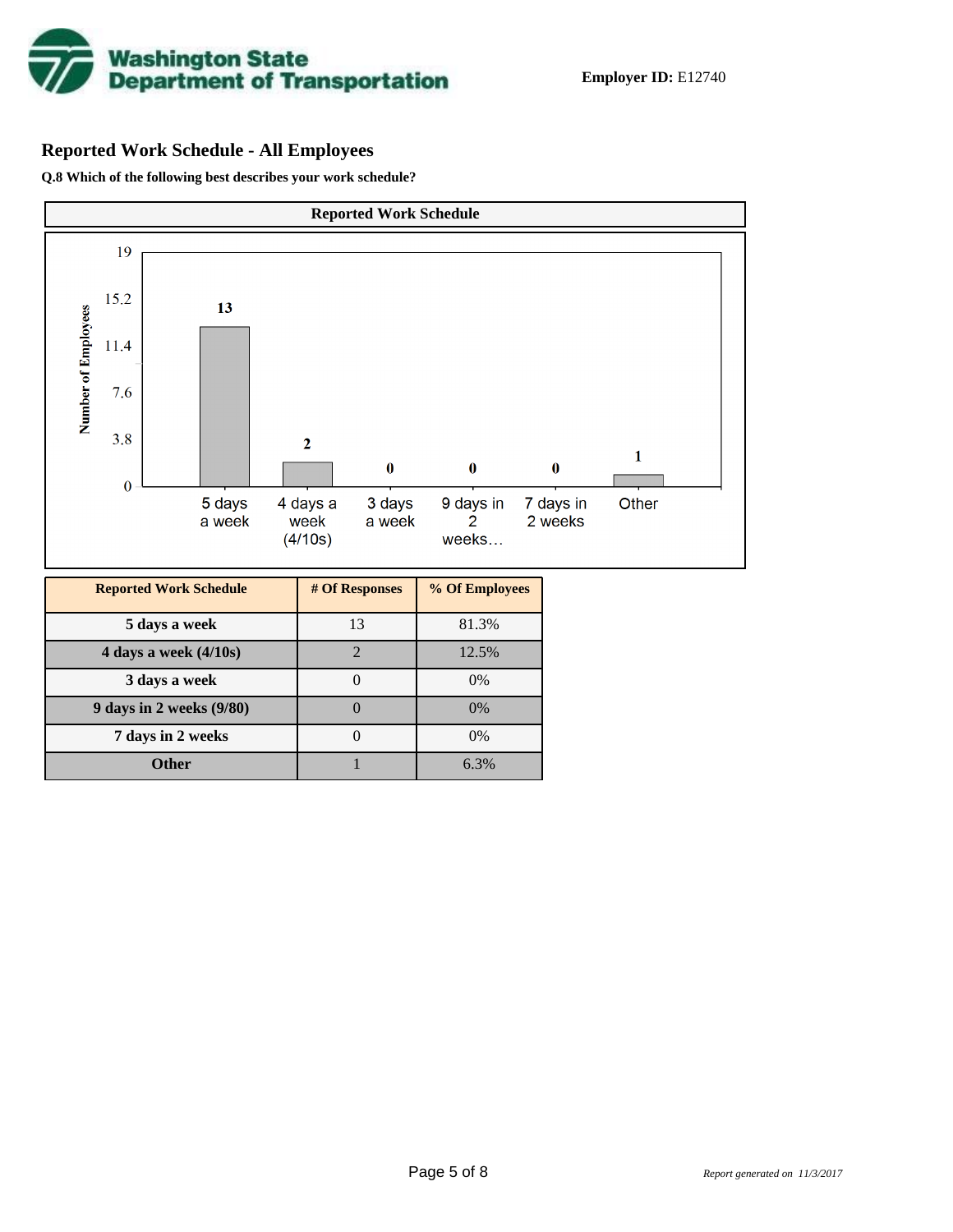

# **Parking and Telework**

**Q.9: On the most recent day that you drove alone to work, did you pay to park? (Mark "yes" if you paid that day, if you prepaid, if you are billed later, or if the cost of parking is deducted from your paycheck.)**



**Q.10: How many days do you typically telework?**

| <b>Telework Frequency</b>           | # of Responses | % of Responses |
|-------------------------------------|----------------|----------------|
| No Answer/Blank                     |                | $0.0\%$        |
| I don't telework                    | 12             | 75.0%          |
| Occasionally, on an as-needed basis | 3              | 18.8%          |
| 1-2 days/month                      |                | $0.0\%$        |
| 1 day/week                          |                | 6.3%           |
| 2 days/week                         |                | $0.0\%$        |
| 3 days/week                         |                | $0.0\%$        |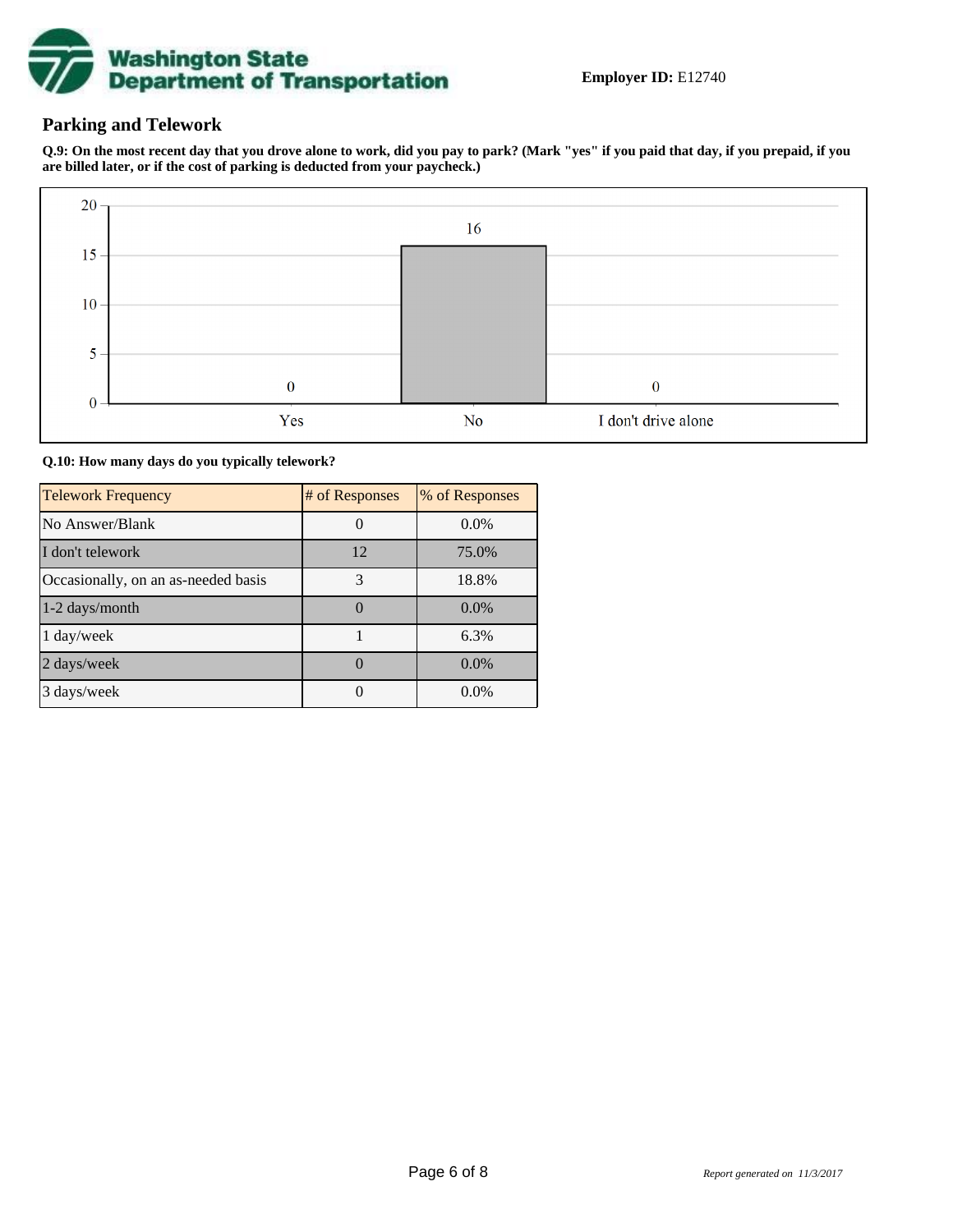

# **Reasons for driving alone to work/not driving alone to work**

**Q11. When you do not drive alone to work, what are the three most important reasons?**

| <b>Question Text</b>                                           | # of Responses | % of Responses |
|----------------------------------------------------------------|----------------|----------------|
| Environmental and community benefits                           | 5              | 20.0%          |
| To save money                                                  | $\overline{4}$ | 16.0%          |
| I have the option of teleworking                               | $\overline{4}$ | 16.0%          |
| Other                                                          | $\overline{4}$ | 16.0%          |
| Personal health or well-being                                  | 3              | 12.0%          |
| Free or subsidized bus, train, vanpool pass or fare benefit    | $\mathfrak{D}$ | 8.0%           |
| To save time using the HOV lane                                | $\overline{2}$ | 8.0%           |
| Emergency ride home is provided                                |                | 4.0%           |
| Financial incentives for carpooling, bicycling or walking.     | $\Omega$       | $0.0\%$        |
| Cost of parking or lack of parking                             | $\Omega$       | $0.0\%$        |
| Driving myself is not an option                                | $\Omega$       | $0.0\%$        |
| I receive a financial incentive for giving up my parking space | $\Omega$       | $0.0\%$        |
| Preferred/reserved carpool/vanpool parking is provided         | $\Omega$       | $0.0\%$        |

#### **Q12. When you drive alone to work, what are the three most important reasons?**

| <b>Question Text</b>                                      | # of Responses | % of Responses |
|-----------------------------------------------------------|----------------|----------------|
| Riding the bus or train is inconvenient or takes too long | 10             | 27.8%          |
| I like the convenience of having my car                   | $\mathbf{Q}$   | 25.0%          |
| Family care or similar obligations                        | 8              | 22.2%          |
| <b>Other</b>                                              | 5              | 13.9%          |
| Bicycling or walking isn't safe                           | 3              | 8.3%           |
| My job requires me to use my car for work                 |                | 2.8%           |
| I need more information on alternative modes              | $\Omega$       | $0.0\%$        |
| My commute distance is too short                          | $\Omega$       | $0.0\%$        |
| There isn't any secure or covered bicycle parking         | $\Omega$       | $0.0\%$        |